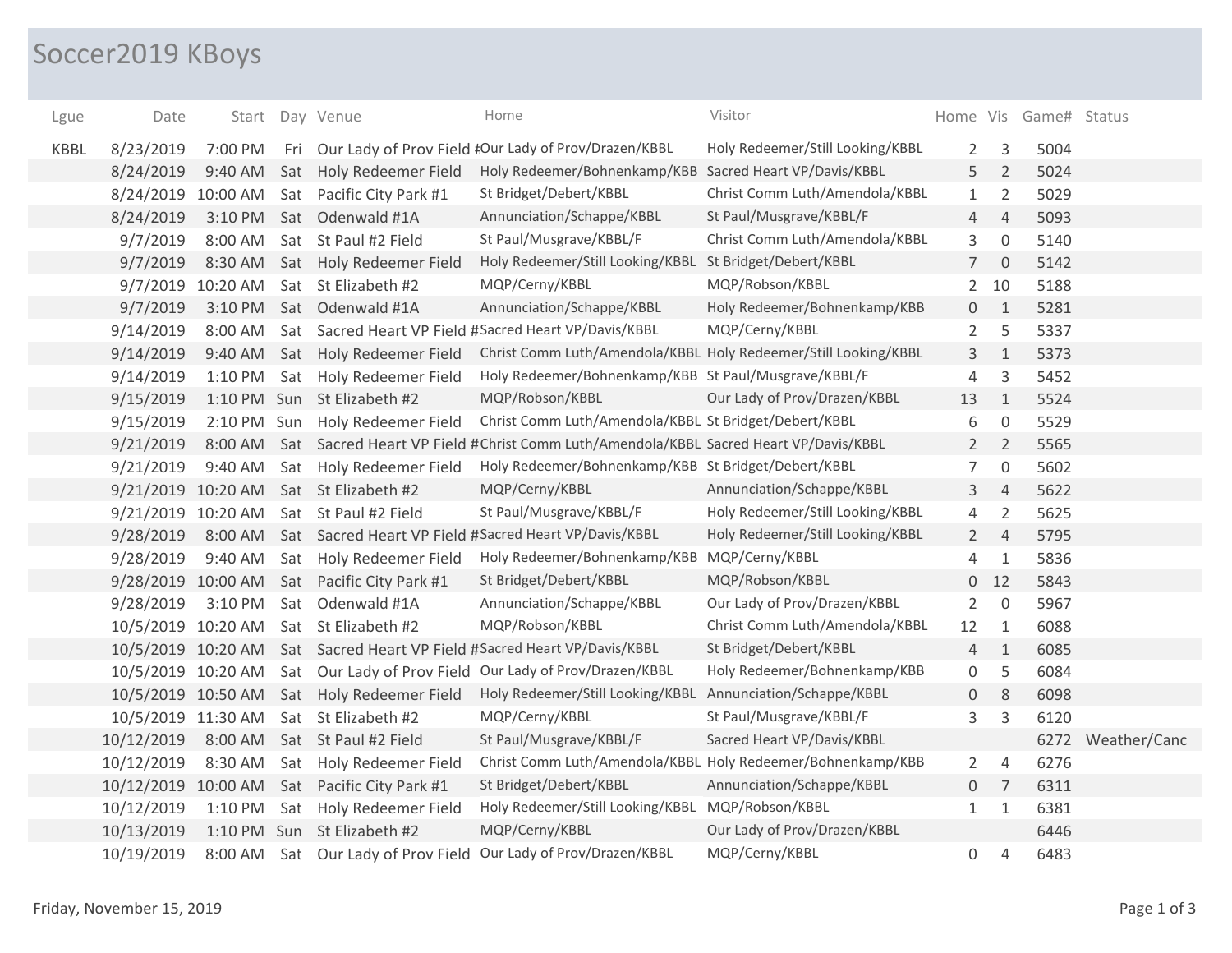| Lgue        | Date                |             |     | Start Day Venue                            | Home                                                                                   | Visitor                          |                |                | Home Vis Game# Status |                   |
|-------------|---------------------|-------------|-----|--------------------------------------------|----------------------------------------------------------------------------------------|----------------------------------|----------------|----------------|-----------------------|-------------------|
| KBBL        |                     |             |     | 10/19/2019 10:10 AM Sat Odenwald #1A       | St Paul/Musgrave/KBBL/F                                                                | MQP/Robson/KBBL                  | 3 <sup>1</sup> | $\mathsf{3}$   | 6490                  |                   |
|             | 10/19/2019 10:50 AM |             |     | Sat Holy Redeemer Field                    | Holy Redeemer/Bohnenkamp/KBB                                                           | Holy Redeemer/Still Looking/KBBL | 6              | 5              | 6554                  |                   |
|             | 10/19/2019          | 12:30 PM    |     | Sat Odenwald #1A                           | Annunciation/Schappe/KBBL                                                              | Christ Comm Luth/Amendola/KBBL   | $2^{\circ}$    | 1              | 6594                  |                   |
|             | 10/20/2019          | 3:30 PM Sun |     | St Elizabeth #2                            | Sacred Heart VP/Davis/KBBL                                                             | MQP/Robson/KBBL                  |                | 1 14           | 6678                  |                   |
|             | 10/26/2019          | 9:40 AM     |     | Sat Holy Redeemer Field                    | Holy Redeemer/Still Looking/KBBL                                                       | Holy Redeemer/Bohnenkamp/KBB     |                |                | 6743                  | Weather/Canc      |
|             | 10/26/2019 10:00 AM |             |     | Sat Pacific City Park #1                   | St Bridget/Debert/KBBL                                                                 | MQP/Cerny/KBBL                   |                |                | 6748                  | Weather/Canc      |
|             | 10/26/2019 10:20 AM |             |     | Sat Our Lady of Prov Field                 | Our Lady of Prov/Drazen/KBBL                                                           | St Paul/Musgrave/KBBL/F          |                |                | 6759                  | Weather/Canc      |
|             | 10/27/2019          |             |     | 1:10 PM Sun St Elizabeth #2                | MQP/Robson/KBBL                                                                        | Sacred Heart VP/Davis/KBBL       | 8              | 1              | 6875                  |                   |
|             | 11/2/2019           | 8:00 AM     |     | Sat St Elizabeth #2                        | MQP/Cerny/KBBL                                                                         | Christ Comm Luth/Amendola/KBBL   | 6              | $\overline{2}$ | 6910                  |                   |
|             | 11/2/2019           | 8:00 AM     |     |                                            | Sat Our Lady of Prov Field Our Lady of Prov/Drazen/KBBL                                | St Bridget/Debert/KBBL           | 10             | $\mathbf 0$    | 6906                  |                   |
|             | 11/2/2019           | 10:20 AM    |     |                                            | Sat Our Lady of Prov Field Our Lady of Prov/Drazen/KBBL                                | Sacred Heart VP/Davis/KBBL       | 0              | 3              | 5213                  |                   |
|             | 11/3/2019           |             |     | 3:30 PM Sun Odenwald #1A                   | Annunciation/Schappe/KBBL                                                              | MQP/Robson/KBBL                  | $\mathbf 0$    | 5              | 7085                  |                   |
|             | 11/9/2019           | 8:00 AM     |     |                                            | Sat Our Lady of Prov Field Christ Comm Luth/Amendola/KBBL Our Lady of Prov/Drazen/KBBL |                                  |                |                | 7100                  |                   |
|             | 11/9/2019           | $9:10$ AM   |     |                                            | Sat Sacred Heart VP Field #Sacred Heart VP/Davis/KBBL                                  | Annunciation/Schappe/KBBL        |                |                | 7127                  |                   |
|             | 11/9/2019 10:00 AM  |             |     | Sat Pacific City Park #1                   | St Bridget/Debert/KBBL                                                                 | St Paul/Musgrave/KBBL/F          |                |                | 7141                  |                   |
|             | 11/9/2019           | 12:00 PM    |     | Sat Holy Redeemer Field                    | Holy Redeemer/Still Looking/KBBL                                                       | MQP/Cerny/KBBL                   |                |                | 7182                  |                   |
|             | 11/10/2019          |             |     | 1:10 PM Sun St Elizabeth #2                | MQP/Robson/KBBL                                                                        | Holy Redeemer/Bohnenkamp/KBB     |                |                | 7242                  |                   |
|             | 11/16/2019          | 8:00 AM     |     | Sat St Paul #2 Field                       | St Paul/Musgrave/KBBL/F                                                                | Annunciation/Schappe/KBBL        |                |                | 7258                  |                   |
| <b>KBRD</b> | 8/24/2019           | 10:50 AM    |     | Sat Holy Redeemer Field                    | Holy Redeemer/Taylor/KBRD                                                              | St Michael/Gallagher/KBRD        | 3              | $\overline{4}$ | 5040                  |                   |
|             | 8/24/2019           | 2:00 PM     |     | Sat Odenwald #1A                           | Annunciation/Turek/KBRD                                                                | Ste Genevieve/Avenevoli/KBRD     | $\mathbf{0}$   | -8             | 5079                  |                   |
|             | 8/25/2019           | 1:00 PM     | Sun | St Paul #1 Field                           | Christ Comm Luth/Sommermeyer/                                                          | MQP/Valenti/KBRD                 |                |                | 5106                  | Weather/Canc      |
|             | 8/25/2019           | 2:10 PM     |     | Sun Holy Redeemer Field                    | Holy Redeemer/Wulkopf/KBRD                                                             | St Paul/Musgrave/KBRD/H          |                |                | 5108                  | Weather/Canc      |
|             | 9/7/2019            | 8:00 AM     | Sat | St Elizabeth #2                            | MQP/Valenti/KBRD                                                                       | Holy Redeemer/Wulkopf/KBRD       | 4              | 1              | 5136                  |                   |
|             | 9/7/2019            | 2:00 PM     |     | Sat Odenwald #1A                           | Annunciation/Turek/KBRD                                                                | Holy Redeemer/Taylor/KBRD        | $\overline{0}$ | 7              | 5265                  |                   |
|             | 9/8/2019            | 3:30 PM     | Sun | St Elizabeth #2                            | MQP/Barringer/KBRD                                                                     | MQP/Redmond/KBRD                 | 3              | $\overline{2}$ | 5317                  |                   |
|             | 9/14/2019 10:20 AM  |             |     | Sat St Paul #2 Field                       | St Paul/Musgrave/KBRD/H                                                                | Annunciation/Turek/KBRD          | 7              | $\mathbf 0$    | 5394                  |                   |
|             | 9/14/2019           | 11:30 AM    |     | Sat Ste Genevieve Small                    | Ste Genevieve/Avenevoli/KBRD                                                           | Christ Comm Luth/Sommermeyer/    | 4              | $\overline{2}$ | 5423                  |                   |
|             | 9/14/2019           | 2:00 PM     |     | Sat Odenwald #1A                           | St Michael/Gallagher/KBRD                                                              | MQP/Barringer/KBRD               | 6              | $\mathbf{1}$   | 5476                  |                   |
|             | 9/14/2019           | 2:20 PM     |     | Sat Holy Redeemer Field                    | Holy Redeemer/Taylor/KBRD                                                              | Holy Redeemer/Wulkopf/KBRD       | 0              | 5              | 5478                  |                   |
|             | 9/15/2019           |             |     | 2:20 PM Sun St Elizabeth #2                | MQP/Redmond/KBRD                                                                       | MQP/Valenti/KBRD                 | 3              | 1              | 5534                  |                   |
|             |                     |             |     | 9/21/2019 11:30 AM Sat St Elizabeth #2     | MQP/Barringer/KBRD                                                                     | Annunciation/Turek/KBRD          | 4              | 0              | 5650                  |                   |
|             |                     |             |     | 9/21/2019 12:00 PM Sat Holy Redeemer Field | Holy Redeemer/Taylor/KBRD                                                              | Ste Genevieve/Avenevoli/KBRD     | 1              | 2              | 5656                  |                   |
|             | 9/22/2019           |             |     | 4:40 PM Sun St Elizabeth #2                | MQP/Redmond/KBRD                                                                       | Christ Comm Luth/Sommermeyer/    |                |                |                       | 5766 Weather/Canc |
|             | 9/28/2019           |             |     | 8:00 AM Sat St Paul #2 Field               | St Paul/Musgrave/KBRD/H                                                                | MQP/Redmond/KBRD                 | 4              | 1              | 5801                  |                   |
|             |                     |             |     | 9/28/2019 10:20 AM Sat Ste Genevieve Small | Ste Genevieve/Avenevoli/KBRD                                                           | St Michael/Gallagher/KBRD        | 3              | 0              | 5865                  |                   |